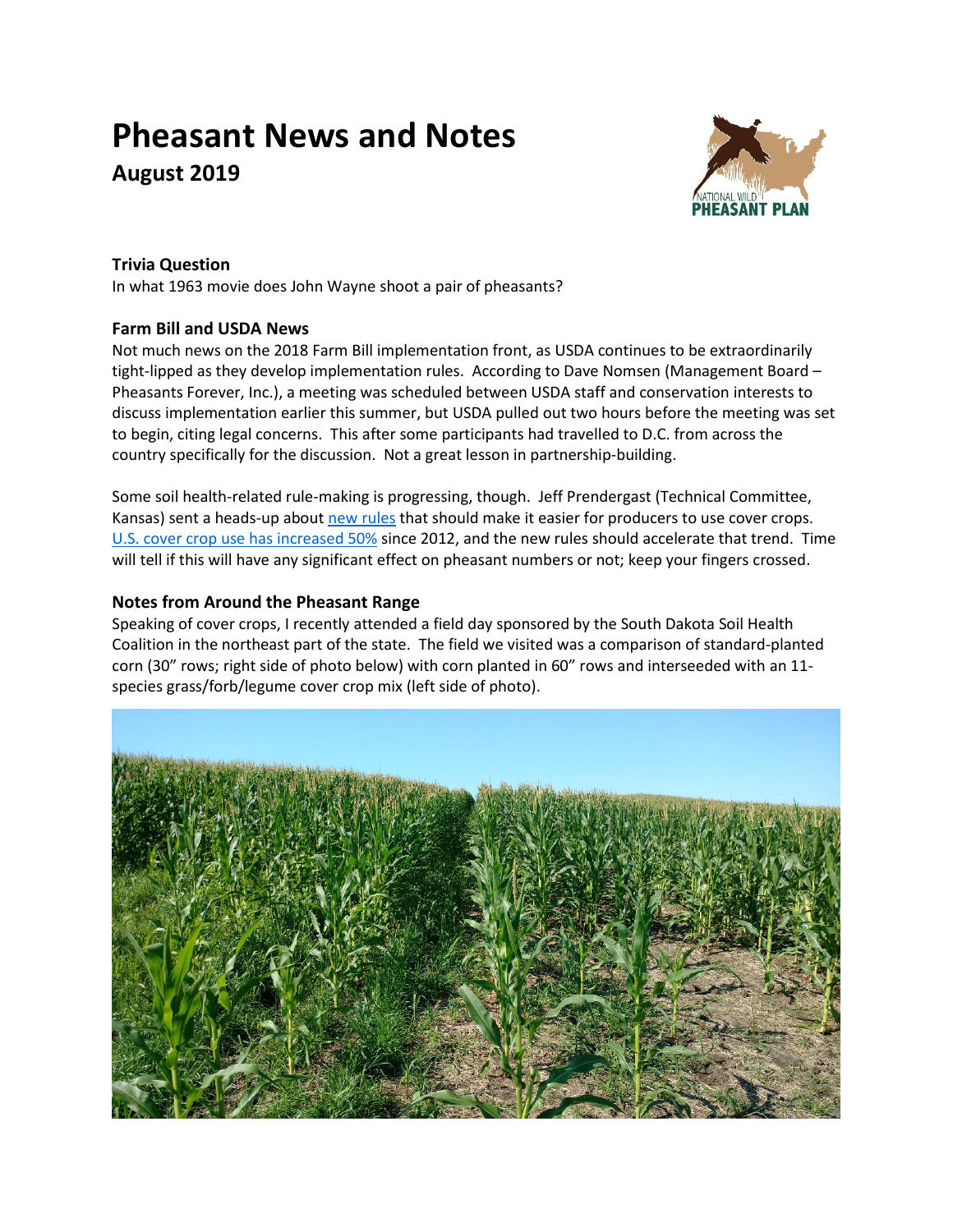The corn in the 60" rows was planted at double the normal rate, meaning the per-acre corn plant population was theoretically the same in the two treatments. The corn was planted on May 4<sup>th</sup>, and the cover crop on June 5<sup>th</sup> when the drill could still easily maneuver over the growing corn. We examined the treatments on July 30<sup>th</sup>.

Structurally, it certainly appeared that the corn/cover crop plot provided suitable pheasant habitat. It was textbook brood cover, although based on some quick sweep net samples (photo at right), insect abundance did not appear to be up to the level of forb-rich CRP. The main problem was the timing – the between-row cover (below right) was just coming on in late July, which is well past the critical survival period for most young chicks. That said, any habitat value offered by growing cornfields beyond just sterile escape cover is a bonus, and an increase in understory structure could benefit the survival of adults and older chicks through late summer and early fall.

The producer was obviously eager to find out if the two treatments differed in corn yield. The ears in the 60" rows were maturing much faster than those in the 30" side, but that may not translate into higher per-plant or per-acre yields. Those results and return-on-investment calculations will help determine how viable this approach might be to a broader cross section of farmers.

Our holy grail remains finding a way to get some nesting and early brood-rearing value out of annual row crop systems. Besides trying to work more winter wheat into rotations, I don't see an overly promising way forward on that goal unless there is some agronomic benefit to developing fall-planted varieties of corn and soybeans accompanied by concurrently planted cover crops.

In other news, "here's your sign" – states can affect how pheasant hunters use public areas by choosing where to place the signage. Check out the details from Nebraska [here.](https://doi.org/10.2981/wlb.00526)

You might also take note of the links below regarding new research from the U.K. that claims releasing pen-raised game birds may affect native prey species by subsidizing their predators. Activists have seized on these results to petition the government to perform environmental assessments on the releases. Might be a subject we hear more about in the States at some point.